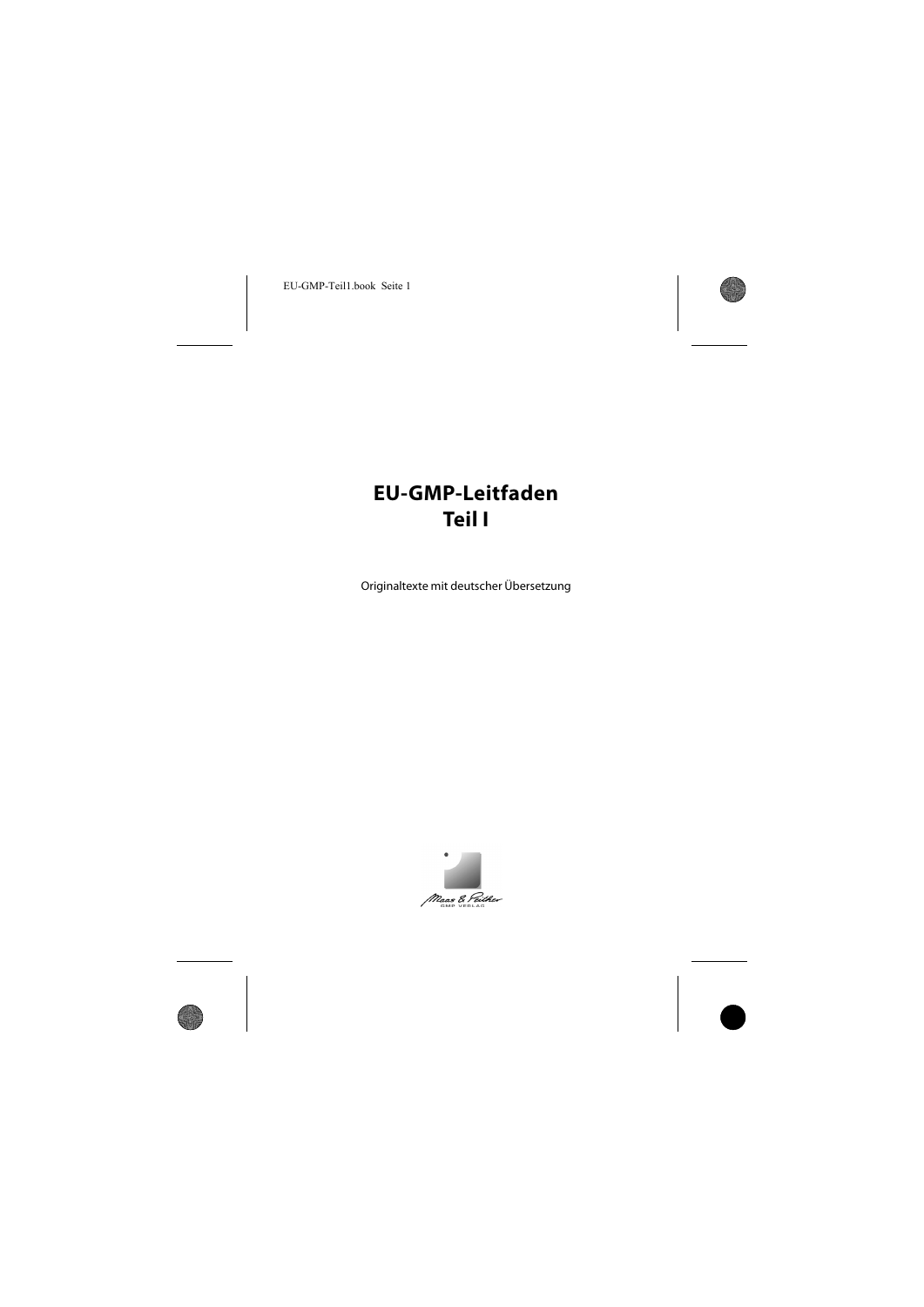| EU-GMP-Leitfaden Teil I<br>Leitfaden der<br><b>Guten Herstellungspraxis</b> | 5        |
|-----------------------------------------------------------------------------|----------|
|                                                                             |          |
| Kapitel 1<br>Pharmazeutisches Qualitätssystem<br>Grundsätze                 | 6<br>9   |
| Pharmazeutisches Qualitätssystem                                            | 11       |
| <b>Good Manufacturing Practice for Medicinal Products</b>                   | 24       |
| Gute Herstellungspraxis für Arzneimittel (GMP)                              | 24       |
| <b>Oualitätskontrolle</b>                                                   | 30       |
| Produktqualitätsüberprüfung<br>Qualitäts-Risikomanagement                   | 35<br>40 |
|                                                                             |          |
| Kapitel 2                                                                   |          |
| Personal                                                                    | 42       |
| Grundsätze                                                                  | 44       |
| Allgemeine Anforderungen                                                    | 45       |
| Personal in Schlüsselstellungen                                             | 48       |
| Schulung                                                                    | 59<br>62 |
| Personalhygiene<br>Berater                                                  | 65       |
|                                                                             |          |
| Kapitel 3                                                                   |          |
| Räumlichkeiten und Ausrüstung<br>Grundsätze                                 | 67       |
| Räumlichkeiten                                                              | 71<br>72 |
|                                                                             | 72       |
| Allgemeine Anforderungen<br>Produktionsbereiche                             | 74       |
| Lagerbereiche                                                               | 80       |
| Oualitätskontrollbereiche                                                   | 83       |
| Nebenbereiche                                                               | 84       |
| Ausrüstung                                                                  | 85       |
|                                                                             |          |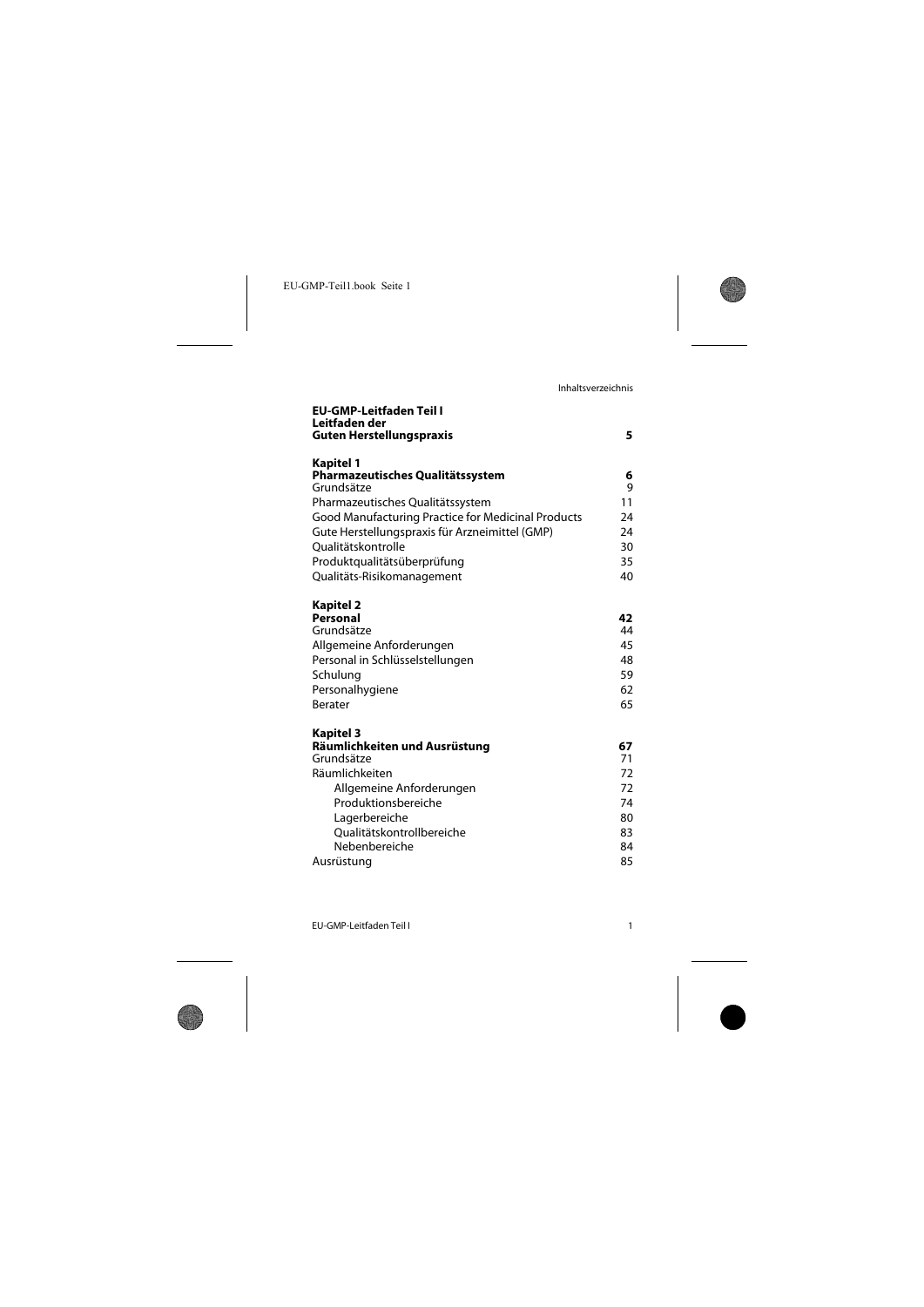Inhaltsverzeichnis

| Kapitel 4                                             |     |
|-------------------------------------------------------|-----|
| <b>Dokumentation</b>                                  | 89  |
| Grundsätze                                            | 91  |
| Erforderliche GMP-Dokumentation (nach Typus):         | 93  |
| Vorschriften (Anweisungen oder Anforderungen):        | 93  |
| Protokolle/Berichtstypen:                             | 95  |
| Erzeugung und Kontrolle der Dokumentation             | 97  |
| Gute Dokumentationspraxis                             | 100 |
| Aufbewahrung der Dokumente                            | 101 |
| Spezifikationen                                       | 104 |
| Spezifikationen für Ausgangsstoffe und                |     |
| Verpackungsmaterial                                   | 104 |
| Spezifikationen für                                   |     |
| Zwischenprodukte und Bulkware                         | 106 |
| Spezifikationen für Fertigprodukte                    | 106 |
| Herstellungsvorschriften und Verarbeitungsanweisungen | 107 |
| Verpackungsanweisungen                                | 111 |
| Protokoll der Chargenfertigung                        | 114 |
| Protokolle der Chargenverpackung                      | 117 |
| Verfahrensbeschreibungen und Protokolle               | 120 |
| Wareneingang                                          | 120 |
| Probenahme                                            | 122 |
| Prüfung                                               | 123 |
| Sonstiges                                             | 123 |
| Kapitel 5                                             |     |
| Produktion                                            | 128 |
| Grundsätze                                            | 133 |
| Allgemeine Anforderungen                              | 133 |
| Verhütung von Kreuzkontamination bei der Produktion   | 139 |
| Technische Maßnahmen                                  | 143 |
| Organisatorische Maßnahmen                            | 147 |
| Validierung                                           | 150 |
| Ausgangsstoffe                                        | 152 |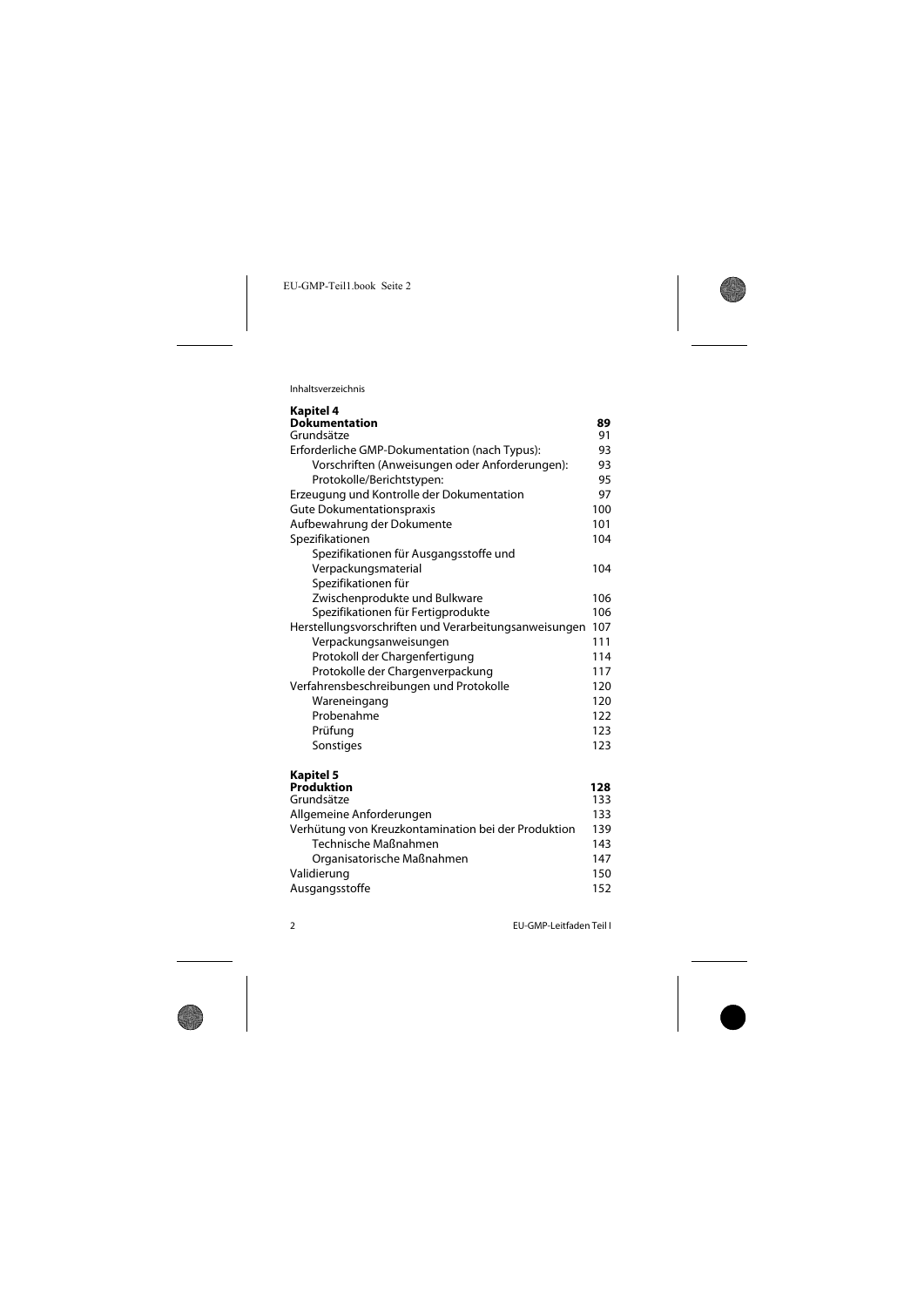| Verarbeitungsvorgänge: Zwischenprodukte und |            |
|---------------------------------------------|------------|
| <b>Bulkware</b>                             | 166        |
| Verpackungsmaterial                         | 167        |
| Verpackungsvorgänge                         | 168        |
| Fertigprodukte                              | 173        |
| Zurückgewiesene, wiederverwertete und       |            |
| zurückgegebene Materialien                  | 174        |
| Produktknappheit durch Fertigungsengpässe   | 179        |
| Kapitel 6                                   |            |
| <b>Qualitätskontrolle</b>                   | 180        |
| Grundsätze                                  | 182        |
| Allgemeine Anforderungen                    | 183        |
| Gute Kontrolllabor-Praxis                   | 186        |
| Dokumentation                               | 187        |
| Probenahme                                  | 190        |
| Testung                                     | 193        |
| Fortlaufendes Stabilitätsprogramm           | 200        |
| Technischer Transfer von Prüfmethoden       | 209        |
| Kapitel 7                                   |            |
| Ausgelagerte Tätigkeiten<br>Grundsätze      | 212<br>215 |
| Allgemeine Anforderungen                    | 216        |
| Der Auftraggeber                            | 218        |
| Der Auftragnehmer                           | 220        |
| Der Vertrag                                 | 223        |
| Kapitel 8                                   |            |
| Beanstandungen, Qualitätsmängel und         |            |
| Produktrückrufe                             | 226        |
| Grundsätze                                  | 229        |
| Personal und Organisation                   | 232        |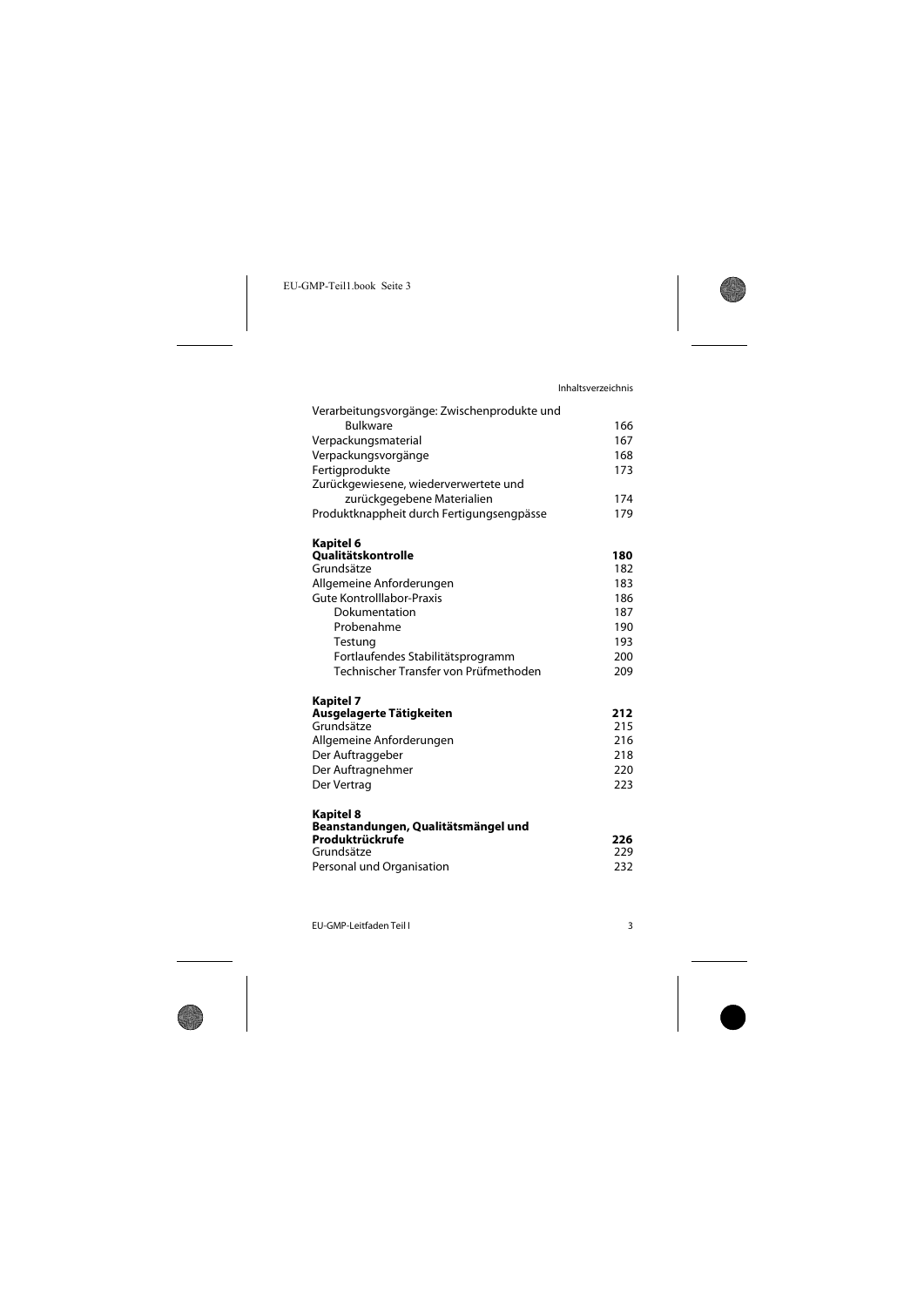Inhaltsverzeichnis

| Stichwortverzeichnis                                 | 259        |
|------------------------------------------------------|------------|
| Selbstinspektion<br>Grundsätze                       | 255<br>256 |
| Kapitel 9                                            |            |
| Maßnahmen                                            | 245        |
| Produktrückruf und andere potentiell risikomindernde |            |
| Maßnahmen                                            | 244        |
| Ursachenanalyse und korrigierende und präventive     |            |
| Untersuchung und Entscheidungsfindung                | 240        |
| Qualitätsmängel                                      | 235        |
| Beanstandungen, einschließlich möglicher             |            |
| Verfahren zur Handhabung und Untersuchung von        |            |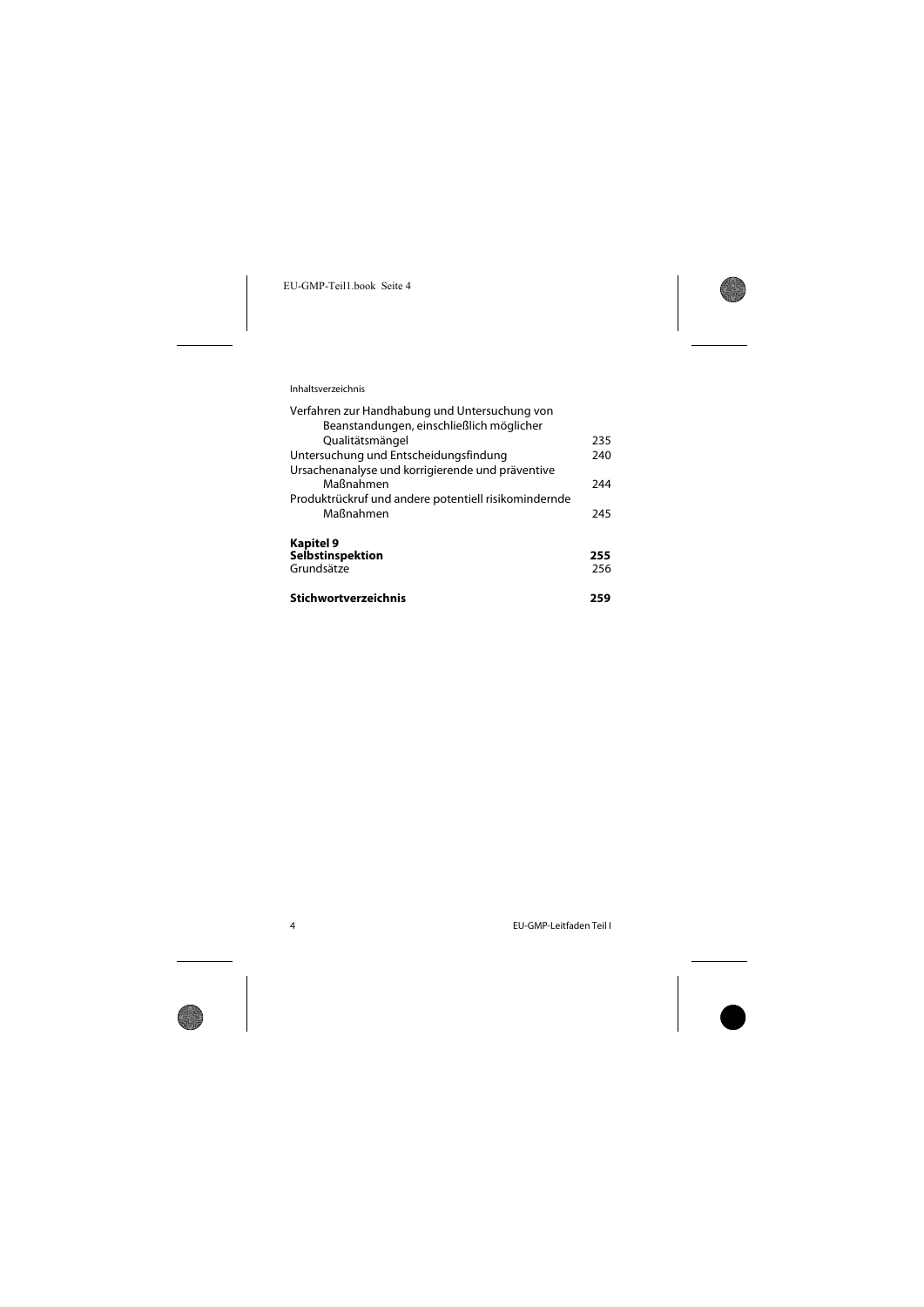# <span id="page-5-0"></span>**EU-GMP-Leitfaden Teil I Leitfaden der Guten Herstellungspraxis**

# **Part I Basic Requirements for Medicinal Products**

European Commission EudraLex – Volume 4 Good Manufacturing Practice (GMP) guidelines

Commission Européenne, B-1049 Bruxelles Europese Commissie, B-1049 Brussel – Belgium. Telephone: (32-2) 299 11 11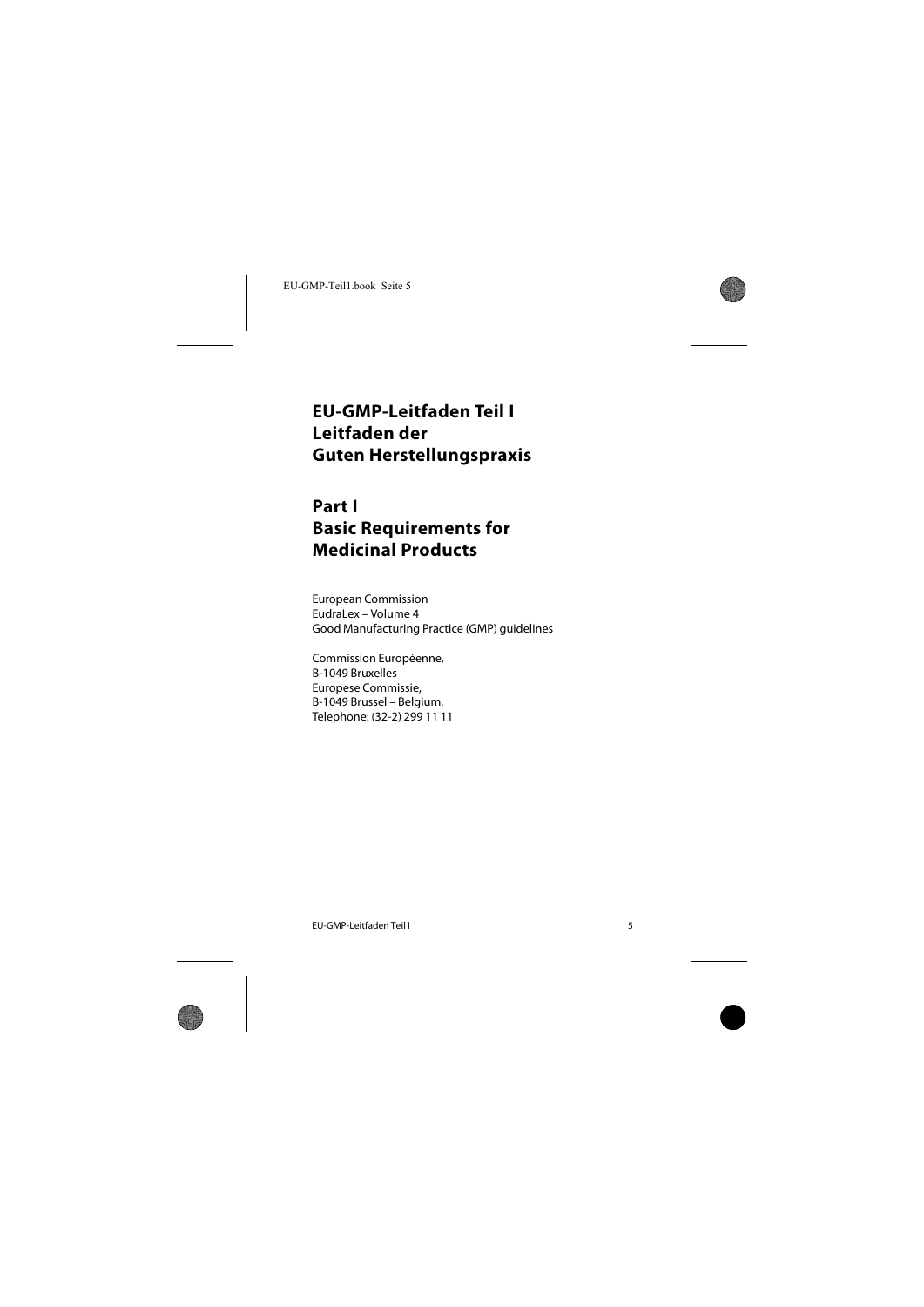# <span id="page-6-0"></span>**Kapitel 1 Pharmazeutisches Qualitätssystem**

# **Chapter 1 Pharmaceutical Quality System**

European Commission Health and Consumers Directorate – General

Health Systems and Products Medicinal Products – Quality, safety and efficacy

Brussels, SANCO/AM/sl/ddg1.d.6(2012)860362

Eudral ex The Rules Governing Medicinal Products in the European Union

Volume 4 EU Guidelines for Good Manufacturing Practice for Medicinal Products for Human and Veterinary Use

Commission Européenne, B-1049 Bruxelles Europese Commissie, B-1049 Brussel – Belgium. Telephone: (32-2) 299 11 11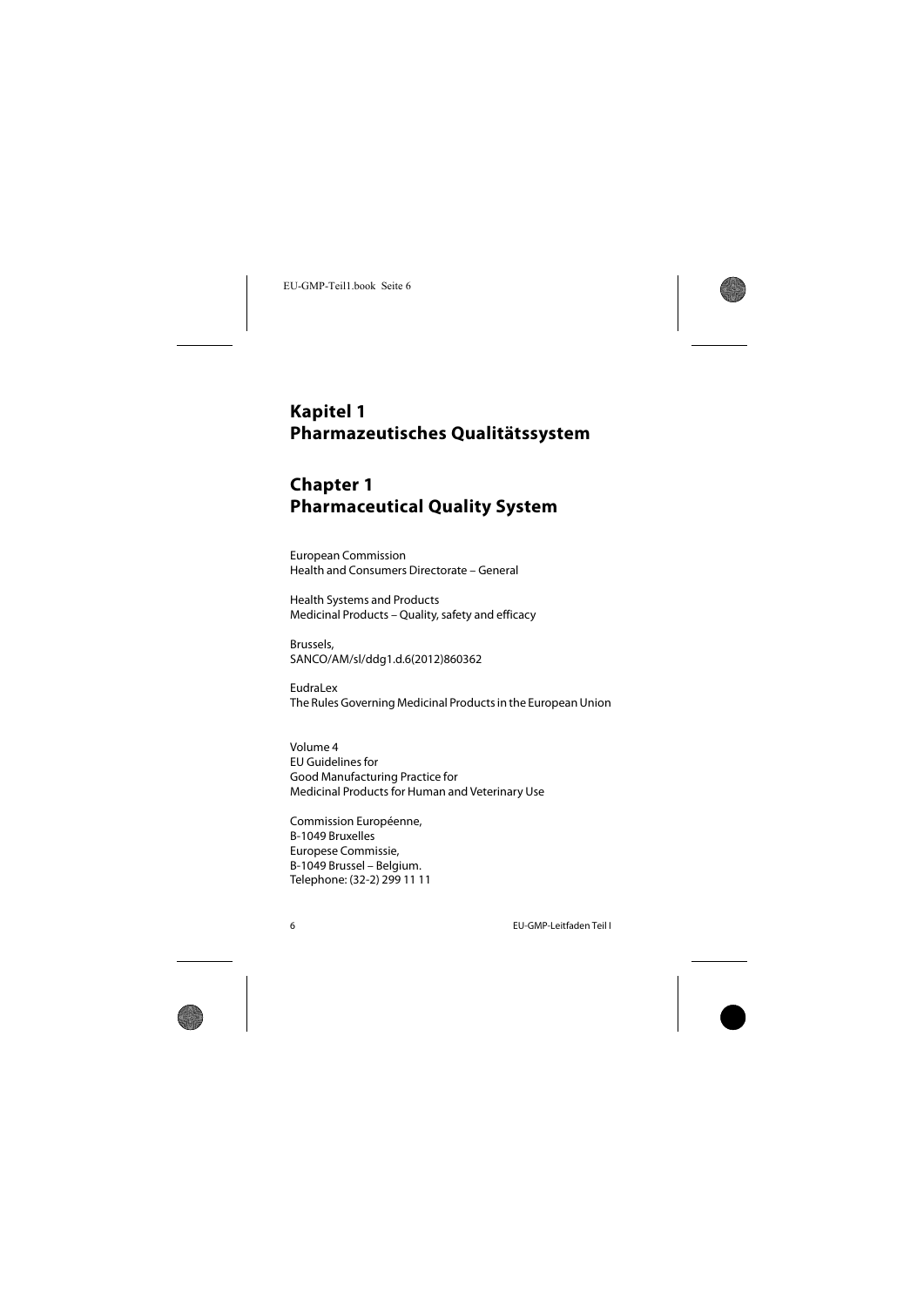#### **Legal basis for publishing the detailed guidelines:**

Article 47 of Directive 2001/ 83/EC on the Community code relating to medicinal products for human use and Article 51 of Directive 2001/82/EC on the Community code relating to veterinary medicinal products. This document provides guidance for the interpretation of the principles and guidelines of good manufacturing practice (GMP) for medicinal products as laid down in Directive 2003/94/EC for medicinal products for human use and Directive 91/412/EEC for veterinary use.

### **Status of the document:**

revision 3

### **Rechtsgrundlage zur Veröffentlichung des Leitfadens:**

Artikel 47 der Richtlinie 2001/ 83/EG zur Schaffung eines Gemeinschaftskodexes für Humanarzneimittel und Artikel 51 der Richtlinie 2001/82/ EG zur Schaffung eines Gemeinschaftskodexes für Tierarzneimittel. Dieses Dokument bietet eine Anleitung für die Auslegung der Grundsätze und Leitlinien der Guten Herstellungspraxis (GMP) für Arzneimittel entsprechend der Richtlinie 2003/94/EG für Humanarzneimittel und der Richtlinie 91/412/EWG für Tierarzneimittel.

#### **Status des Dokuments:**

Revision 3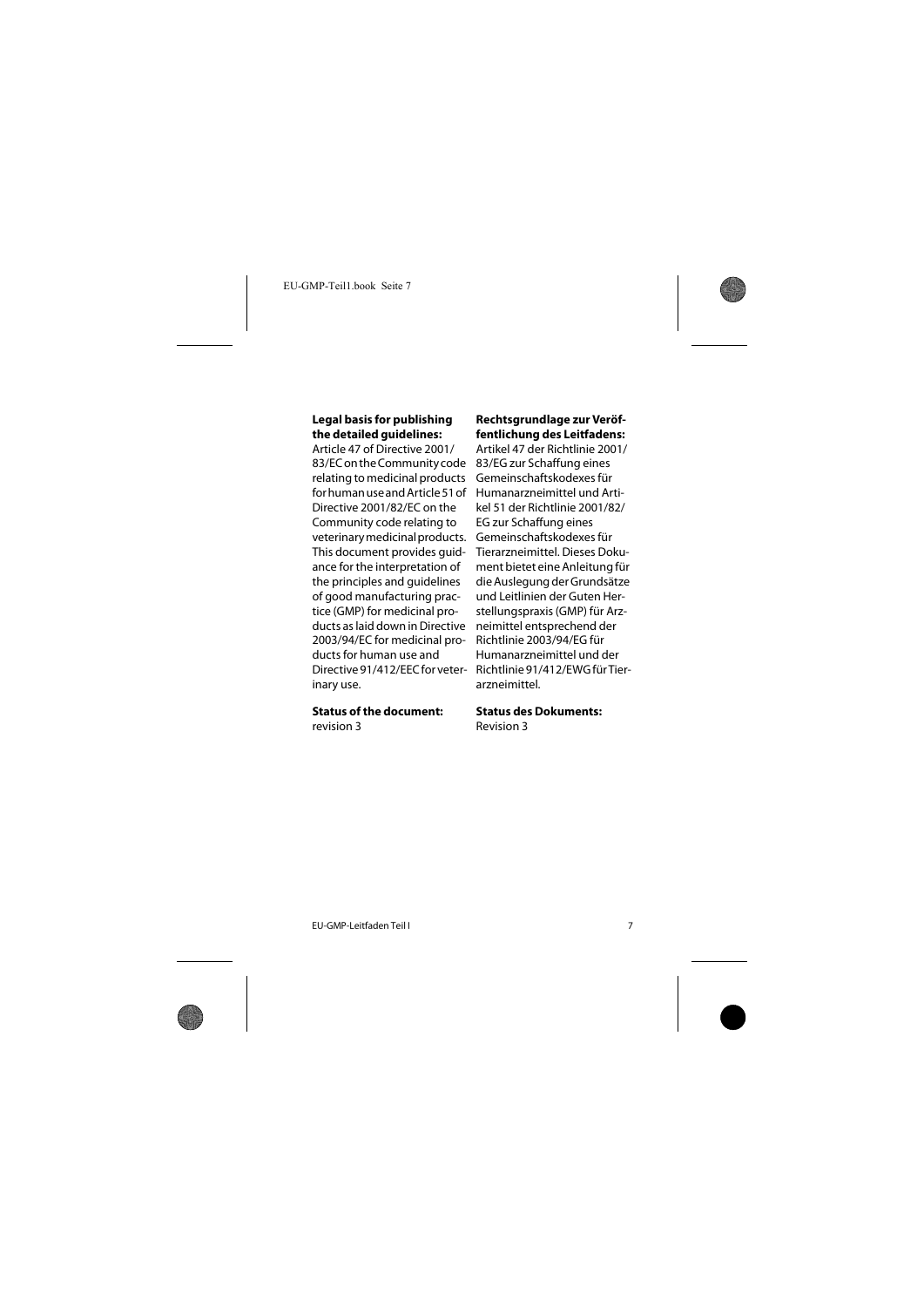## <span id="page-8-0"></span>**Kapitel 4 Dokumentation1**

# **Chapter 4 Documentation**

Brussels, January 2011 SANCO/C8/AM/sl/ares(2010)1064587

Anlage 1 zur Bekanntmachung des Bundesministeriums für Gesundheit zu §2 Nummer 3 der Arzneimittel- und Wirkstoffherstellungsverordnung vom 8. August 2011 (BAnz. Nr. 125, S. 2901– 2906).

<sup>1.</sup> In der Fassung der Bekanntmachung vom 08. August 2011 (BAnz Nr. 125 v. 19. 08. 2011)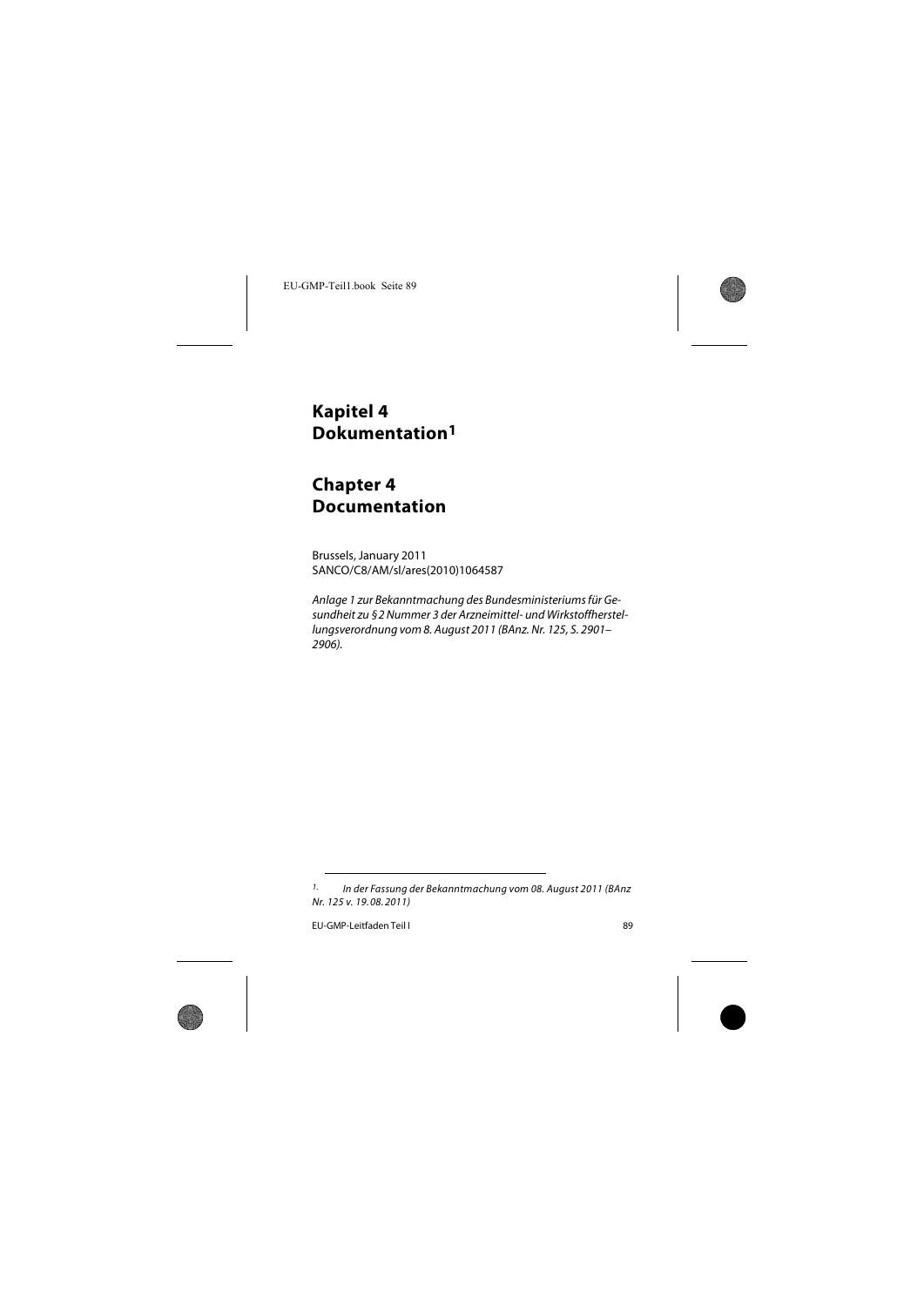## **Legal basis for publishing the**

**detailed guidelines:** Article 47 of Directive 2001/83/EC on the Community code relating to medicinal products for human use and Article 51 of Directive 2001/82/EC on the Community code relating to veterinary medicinal products. This document provides guidance for the interpretation of the principles and guidelines of good manufacturing practice (GMP) for medicinal products as laid down in Directive 2003/94/EC for medicinal products for human use and Directive 91/ 412/EEC for veterinary use.

#### **Status of the document:**

revision 1

#### **Reasons for changes:**

the sections on "generation and control of documentation" and "retention of documents" have been revised, in the light of the increasing use of electronic documents within the GMP environment. **Rechtsgrundlage zur Veröffentlichung dieses detaillierten Leitfadens**: Artikel 47 der Richtlinie 2001/83/EG zur Schaffung eines Gemeinschaftskodexes für Humanarzneimittel und Artikel 51 der Richtlinie 2001/82/EG zur Schaffung eines Gemeinschaftskodexes für Tierarzneimittel. Dieses Dokument bietet eine Anleitung für die Auslegung der Grundsätze und Leitlinien der Guten Herstellungspraxis (GMP) für Arzneimittel entsprechend der Richtlinie 2003/94/EG für Humanarzneimittel und der Richtlinie 91/412/EWG für Tierarzneimittel.

#### **Status des Dokuments:** Revision 1

### **Grund der Änderung:**

Die Abschnitte zur "Erzeugung und Kontrolle" und "Aufbewahrung der Dokumente" wurden vor dem Hintergrund der zunehmenden Verwendung elektronischer Dokumente im GMP-Umfeld überarbeitet.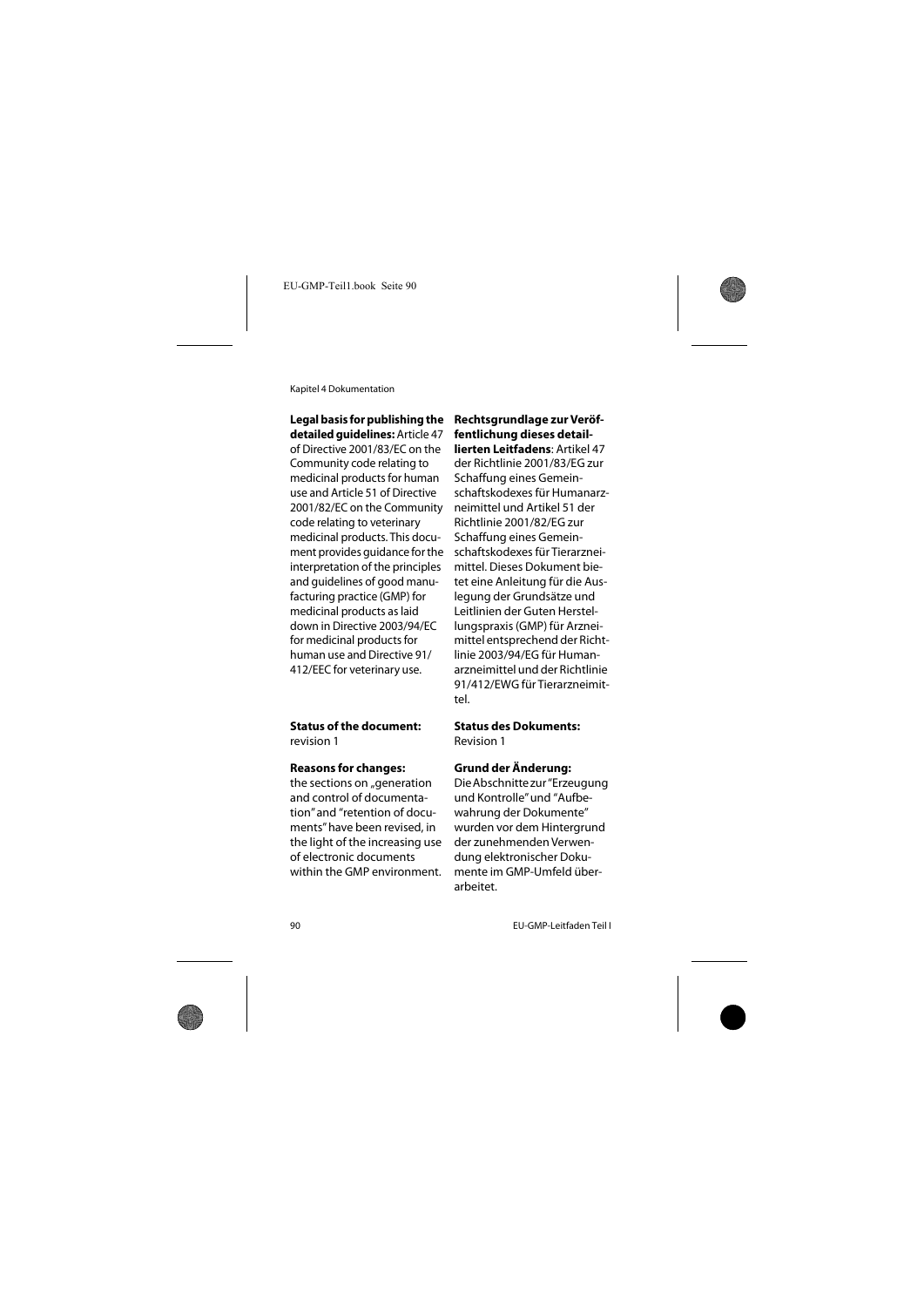**Deadline for coming into operation:** 30 June 2011

Good documentation constitutes an essential part of the quality assurance system and is key to operating in compliance with GMP requirements. The various types of documents and media used should be fully defined in the manufacturer's Quality Management System. Documentation may exist in a variety of forms, including paper-based, electronic or photographic media. The main objective of the system of documentation utilized must be to establish, control, monitor and record all activities which directly or indirectly impact on all aspects of the quality of medicinal products.

**Termin des Inkrafttretens:** 30. Juni 2011

## **Principle Grundsätze**

<span id="page-10-0"></span>Eine gute Dokumentation ist ein wesentlicher Teil des Qualitätssicherungssystems und Schlüsselfunktion einer Herstellung in Übereinstimmung mit den GMP-Anforderungen. Die verschiedenen Arten der Dokumente und eingesetzten Medien sollten vollständig im Qualitätsmanagementsystem des Herstellers definiert sein. Die Dokumentation kann vielfältig geführt werden, einschließlich in Papierform oder mit elektronischen oder photographischen Medien. Hauptziel des genutzten Dokumentationssystems muss es sein alle Aktivitäten, die direkt oder indirekt die Qualitätsaspekte des Arzneimittels beeinflussen, zu kontrollieren, zu überwachen und aufzuzeichnen.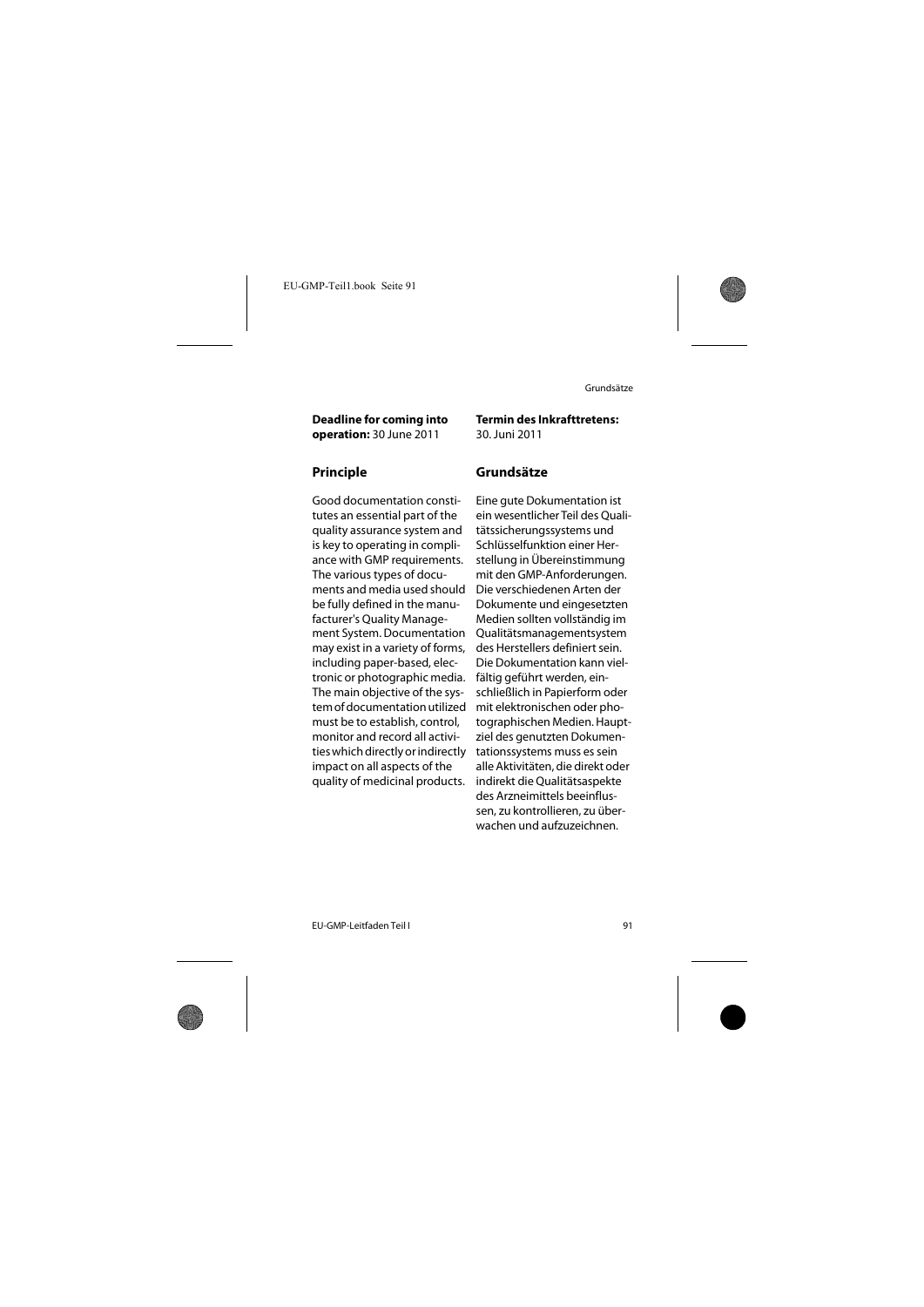The Quality Management System should include sufficient instructional detail to facilitate a common understanding of the requirements, in addition to providing for sufficient recording of the various processes and evaluation of any observations, so that ongoing application of the requirements may be demonstrated.

There are two primary types of documentation used to manage and record GMP compliance: instructions (directions, requirements) and records/ reports. Appropriate good documentation practice should be applied with respect to the type of document.

Das Qualitätsmanagementsystem sollte ausreichende und detaillierte Instruktionen beinhalten zur Erleichterung eines allgemeinen Verständnisses über die Anforderungen, auch um eine ausreichende Dokumentation der verschiedenen Prozesse und Bewertung etwaiger Beobachtungen vorzusehen, so dass eine fortlaufende Anwendung der Anforderungen demonstriert werden kann.

Es gibt zwei grundsätzliche Dokumentationstypen, um GMP-Übereinstimmung zu erreichen und zu dokumentieren: Vorschriften (Anweisungen, Anforderungen) und Protokolle/Berichte. Eine geeignete gute Dokumentationspraxis sollte entsprechend dem jeweiligen Dokumentationstyp angepasst sein.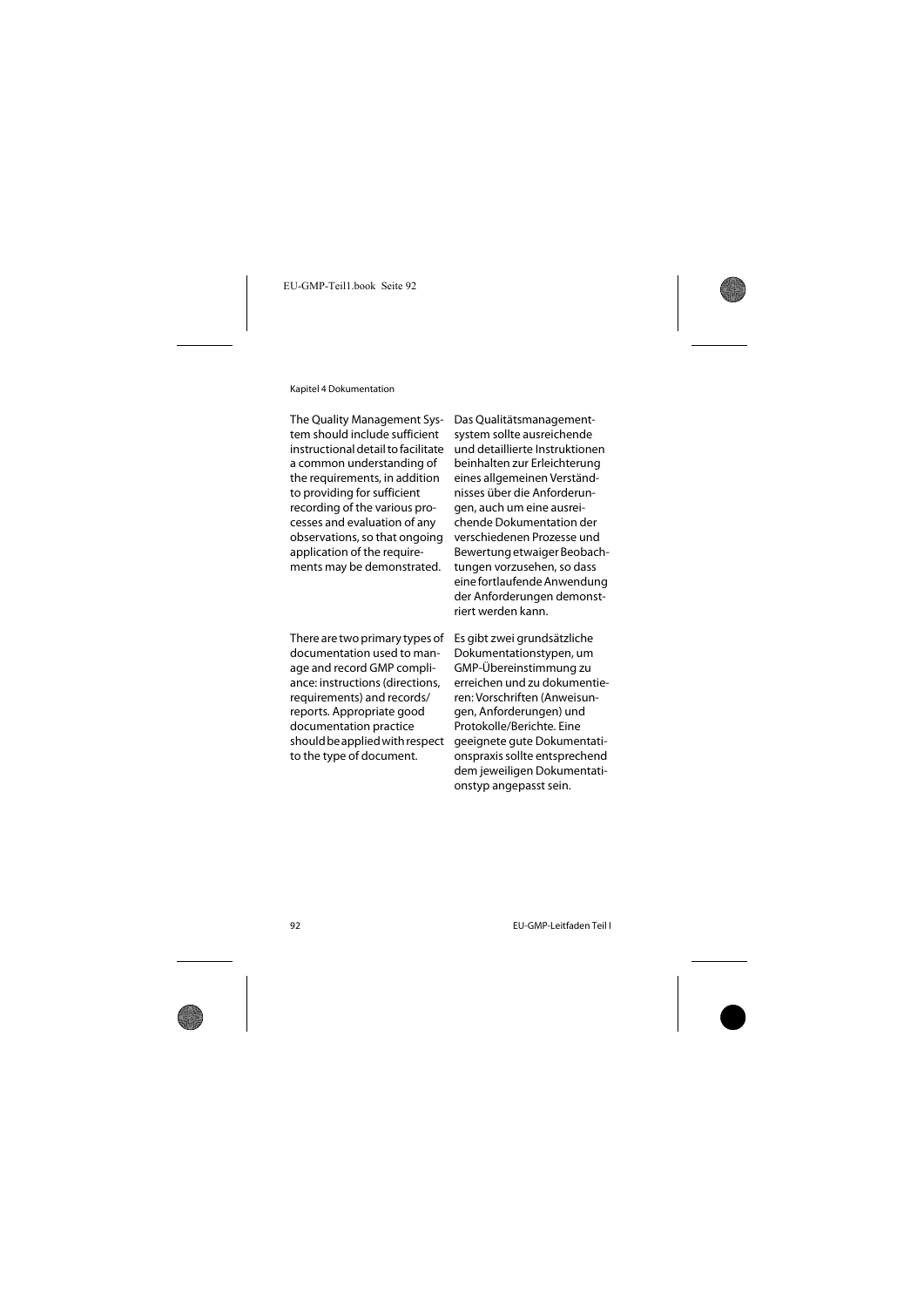## <span id="page-12-0"></span>**Kapitel 6 Qualitätskontrolle**

# **Chapter 6 Quality Control**

European Commission Health and Consumers Directorate – General

Health Systems and Products Medicinal Products – Quality, safety and efficacy

Brussels, 28 March 2014

Ref. Ares(2014)968036 – 28/03/2014

EudraLex The Rules Governing Medicinal Products in the European Union

Volume 4 EU Guidelines for Good Manufacturing Practice for Medicinal Products for Human and Veterinary Use

Commission Européenne, B-1049 Bruxelles Europese Commissie, B-1049 Brussel – Belgium. Telephone: (32-2) 299 11 11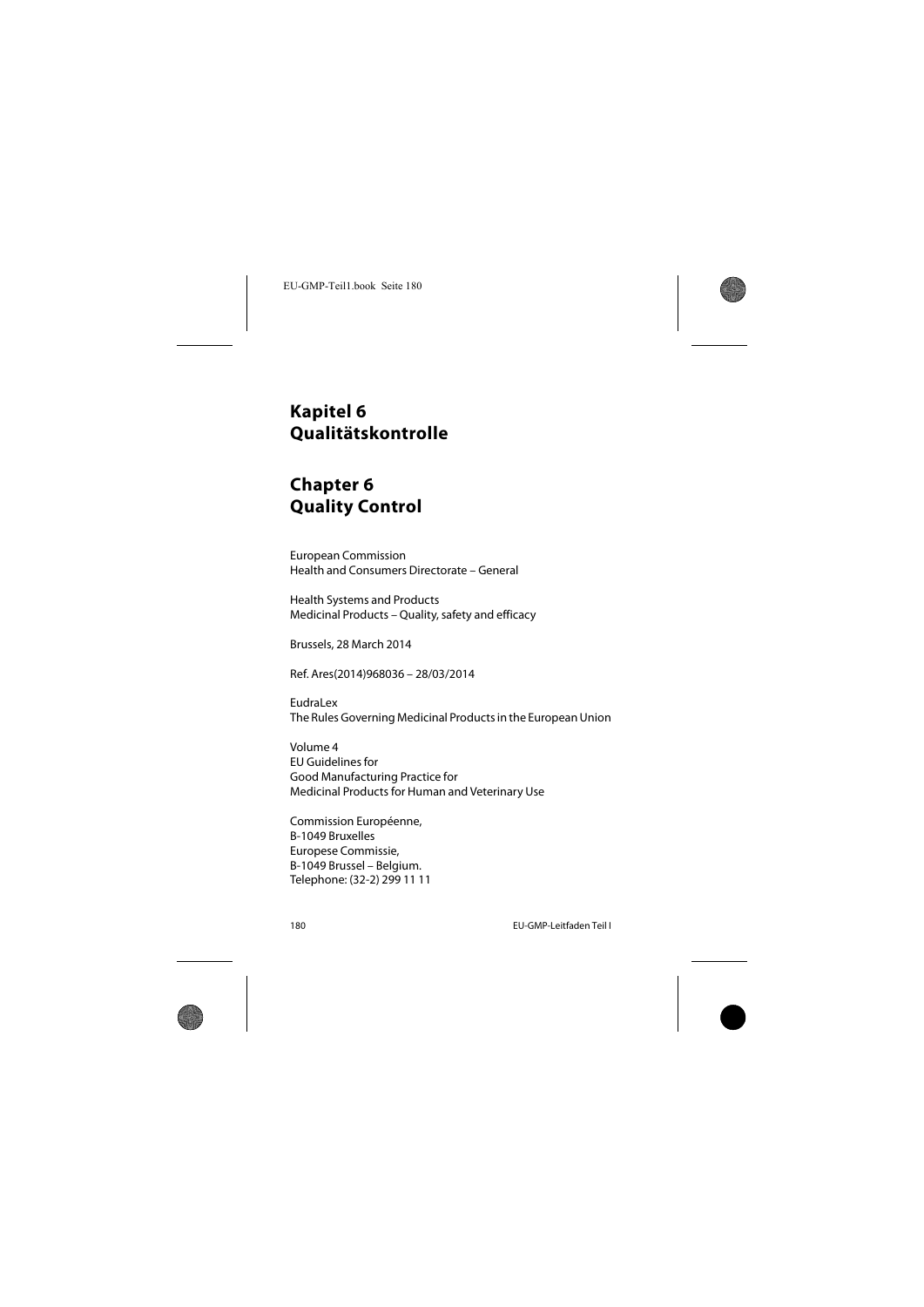**Legal basis for publishing the detailed guidelines**: Article 47 of Directive 2001/83/EC on the Community code relating to medicinal products for human use and Article 51 of Directive 2001/82/EC on the Community code relating to veterinary medicinal products. This document provides guidance for the interpretation of the principles and guidelines of good manufacturing practice (GMP) for medicinal products as laid down in Directive 2003/94/EC for medicinal products for human use and Directive 91/ 412/EEC for veterinary use.

#### **Status of the document**:

Revision

### **Reasons for changes**:

Inclusion of a new section on technical transfer of testing methods and other items such as Out of Specification results.

**Deadline for coming into operation**: 1 October 2014

### **Rechtsgrundlage zur Veröffentlichung des Leitfadens**:

Artikel 47 der Richtlinie 2001/ 83/EG zum Gemeinschaftskodex für Humanarzneimittel und Artikel 51 der Richtlinie 2001/82/EG zum Gemeinschaftskodex für Tierarzneimittel. Das vorliegende Dokument bietet eine Anleitung für die Interpretation der Grundsätze und Leitlinien der Guten Herstellungspraxis (GMP) für Arzneimittel entsprechend der Richtlinie 2003/94/EG für Humanarzneimittel und der Richtlinie 91/412/EWG für Tierarzneimittel.

# **Status des Dokuments**:

Revision

## **Grund der Änderung**:

Einbeziehung eines neuen Abschnitts über den technischen Transfer von Analysenmethoden und anderen Punkten wie Ergebnissen außerhalb der Spezifikation (OOS-Ergebnisse, Out of Specification results).

**Termin des Inkrafttretens**: 1. Oktober 2014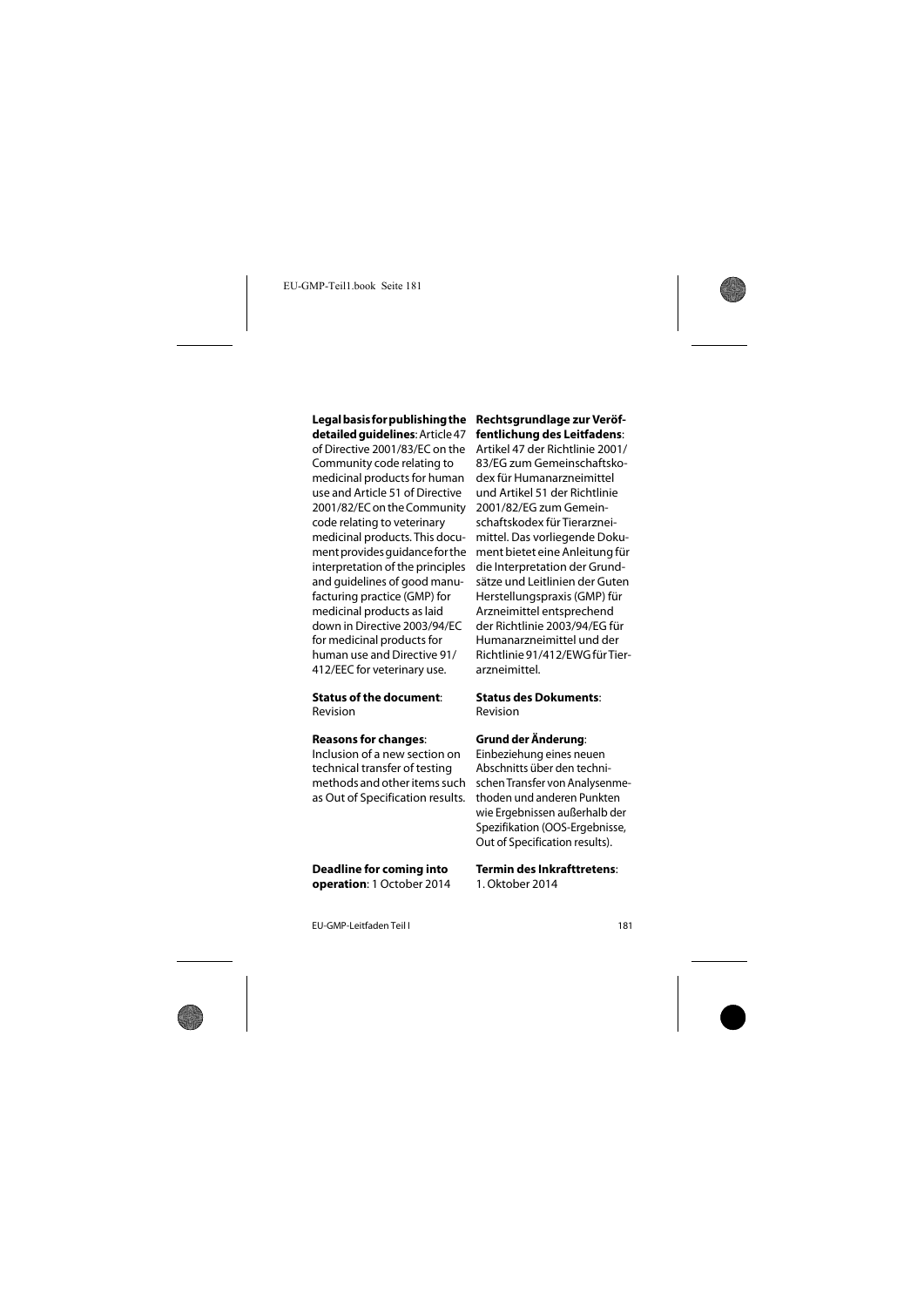This chapter should be read in conjunction with all relevant sections of the GMP Guide. Quality Control is concerned with sampling, specifications and testing as well as the organisation, documentation and release procedures which ensure that the necessary and relevant tests are carried out, and that materials are not released for use, nor products released for sale or supply, until their quality has been judged satisfactory. Quality Control is not confined to laboratory operations, but must be involved in all decisions which may concern the quality of the product. The independence of Quality Control from Production is considered fundamental to the satisfactory operation of Quality Control.

## **Principle Grundsätze**

<span id="page-14-0"></span>Dieses Kapitel steht in Zusammenhang mit allen relevanten Abschnitten der GMP-Leitlinien.

Die Qualitätskontrolle befasst sich mit **Probenahme**, **Spezifikationen** und **Prüfung** sowie Organisation, **Dokumentation** und **Freigabeverfahren**, die sicherstellen, dass die jeweils notwendigen und relevanten Prüfungen durchgeführt und weder Materialien für den Einsatz, noch Produkte für den Verkauf oder die Auslieferung freigegeben werden, bevor ihre Qualität als zufriedenstellend beurteilt wurde. Die Qualitätskontrolle ist nicht auf Laborarbeiten beschränkt, sondern muss bei allen die Produktqualität betreffenden Entscheidungen einbezogen werden. Die **Unabhängigkeit** der Qualitätskontrolle von der Produktion ist für das ordnungsgemäße Arbeiten der Qualitätskontrolle von grundlegender Bedeutung.